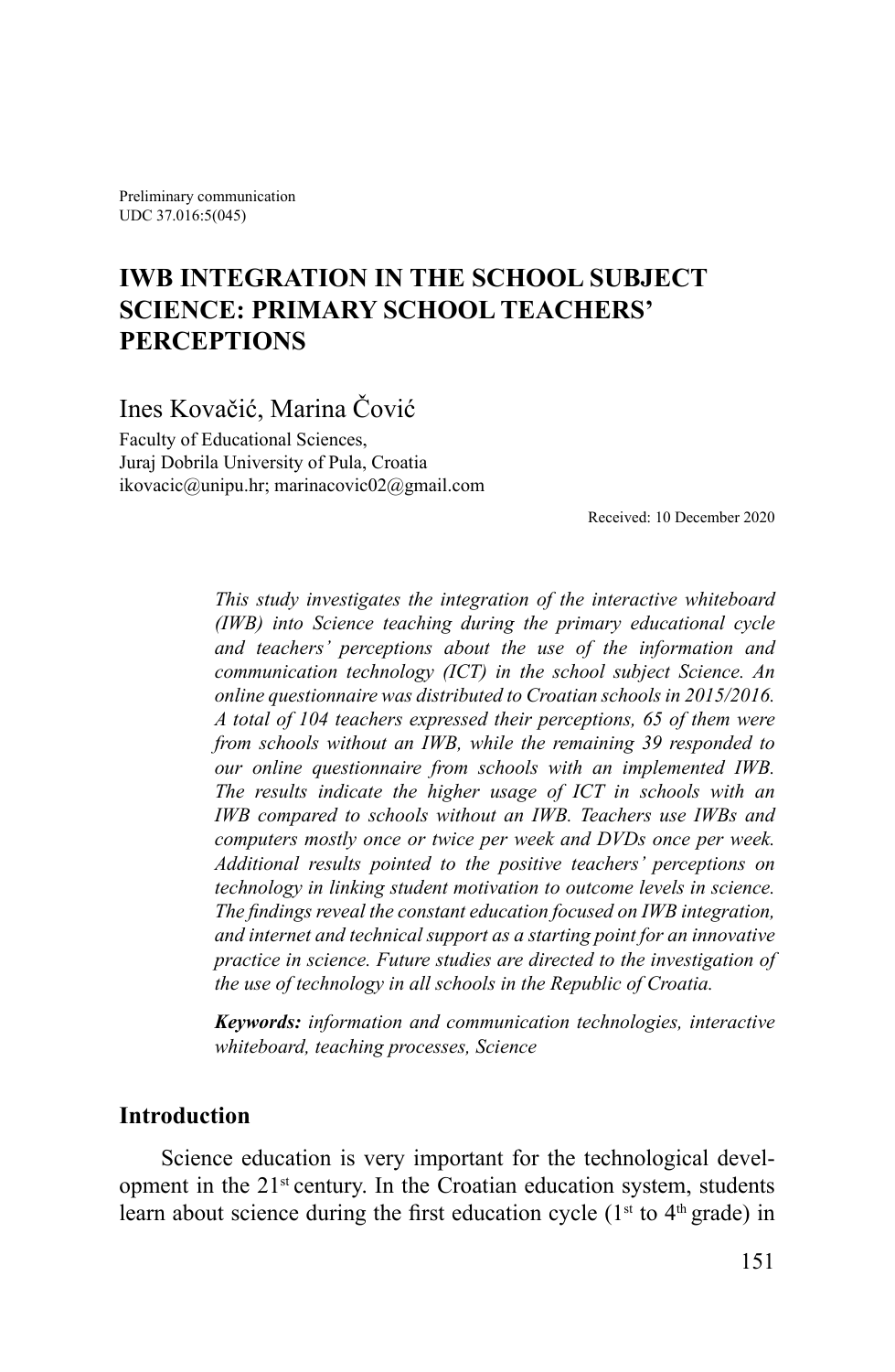the school subject Science (Letina, 2015, 298). Science is an interdisciplinary subject about things, phenomena and living beings, and their cooperation in the world surrounding them. The interdisciplinarity of Science is reflected by the diversity of its basic content linked to the subjects Biology, Geography, Technical Culture, History, Sociology, Economics, as well as the content of special intercurricular areas (sustainable development, entrepreneurship, education for democratic citizenship, health education). In most European countries there is a related subject named Science that is taught in some countries during the first two years of elementary school, while elsewhere the subject is taught throughout the whole elementary education (Domazet, 2007, 509). In Croatia, Science is known as 'Priroda i društvo', in Slovenia as 'Environmental Studies', in Germany and Austria as 'Sachunterricht', in the United States as 'Social Studies/Science', in Australia as 'Studies of Society and Environment' (Braičić *et al*., 2015, 84).

Teaching Science offers numerous specific interdisciplinary opportunities for the implementation of Information and Communication Technology (ICT), especially for the use of computers in teaching. The National Curriculum Framework for Pre-school Education and General Compulsory and Secondary Education (MSES, 2011, 45) emphasises the importance of ICT in education; in order to become successful individuals, adaptable to quick changes in society, science and technology, pupils ought to acquire knowledge about technologies in general and about ICT and develop skills and abilities to use them under different circumstances (Zovko and Didović, 2013, 336). The Ministry of Science and Education proposed a Curriculum (MSE, 2017, 15) that enables the development of key competences essential in the process of realisation of one's personal potential, continuation of education and lifelong learning which is based on educational ICT developments in Europe and worldwide, but also on Croatian educational documents.

With the rapid changes in ICT, professional development with relation to ICT usage in Science lessons is essential in order to keep up with those changes and developments. The Strategy records the results of the process of strategic planning for the informatization of the education system in the Republic of Croatia which started in 2015 and culminated in 2018 with the work of the Commission for Drafting the Strategy on Digital Maturity. The process of strategic planning was initiated in order to direct policies, activities and projects in the technology implemen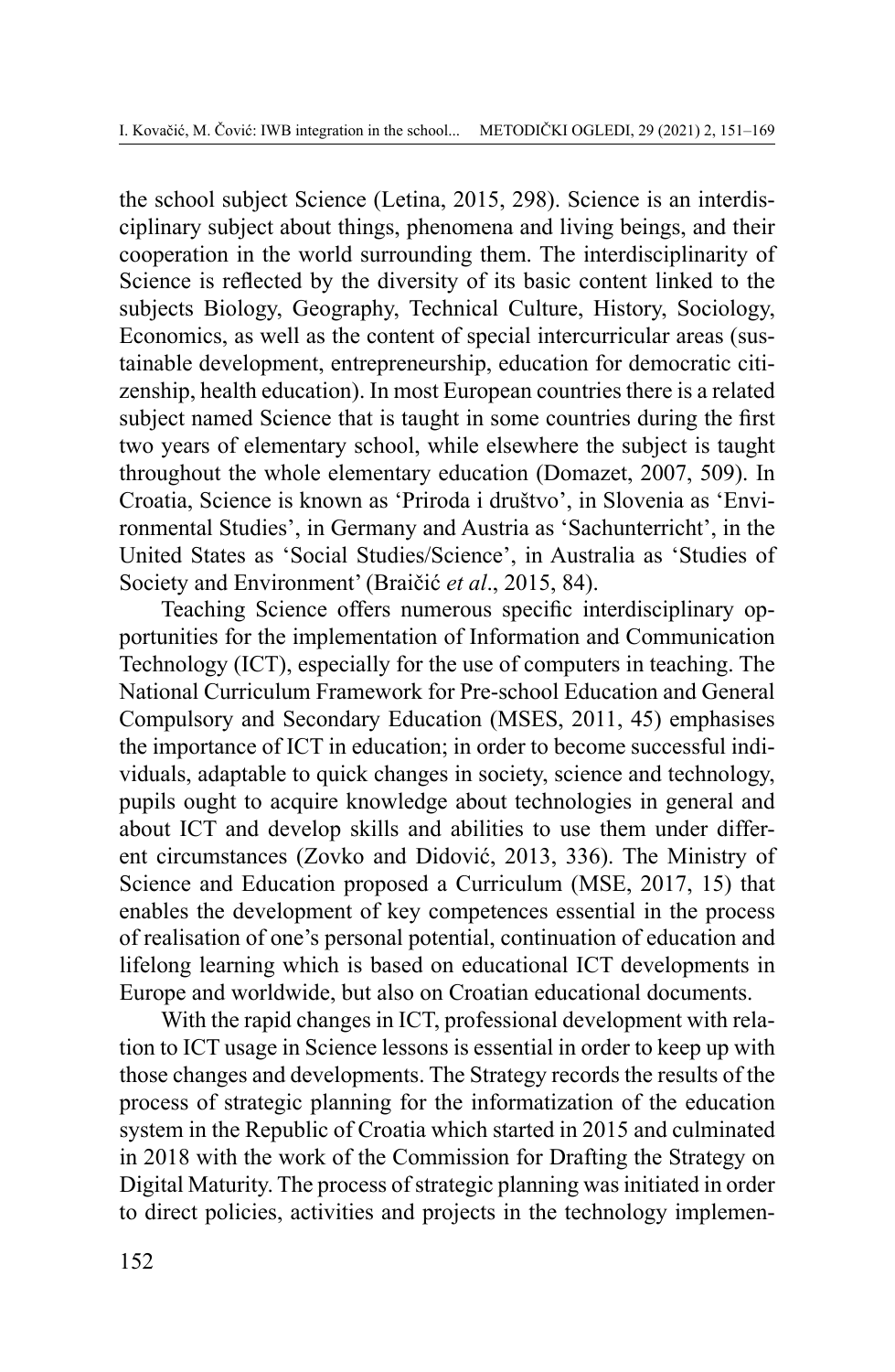tation area in schools and in the education system by 2030, ensuring long-term sustainability and impact of initial investments. Furthermore, one of the objectives is also recognizing the work and role of teachers, school heads and employees in education agencies in the process of integrating ICT in the education system. The project "e-Schools" began about five years ago in several schools in the Republic of Croatia as part of the process of adapting ICT to the education system. The project's main goal is to generate a change in the school learning culture by implementing advanced technologies.

ICT tools are good for effective teaching and learning in Science (Kostović-Vranješ and Tomić, 2014, 304; Petrović, 2015, 220) and have strong motivational effects, develop communication and thinking skills and have positive impact on learning of difficult concepts in Science (Lukša *et al*., 2014, 28). ICT-based activities are often found as drive forces of educational improvement. Recently, the implementation of e-learning in the teaching process has been done in schools, but also in homework assignments by which students can receive and complete assignments, have them corrected, and receive feedback electronically (Bulić and Kostović-Vranješ, 2019, 127). The application of e-learning systems and ICT in Science and Biology classes affects student self-responsibility and homework performance, while the application of fully online e-courses in primary schools is still in its infancy. Despite the benefits brought on by ICT tools, research on teachers' use of ICT in their lessons shows that teachers are unlikely to develop their understanding of how technology can improve the teaching and learning process (Aflalo *et al*., 2018, 1). The majority of teachers use ICT when it fits into their traditional way of teaching and design general activities for motivation and work-enhancing purposes (Grimalt-Álvaro *et al*., 2019, 32) mostly by preparing their lessons via PowerPoint presentations and Word documents or by creating communication channels for students and parents through social media and e-mails (Spiteri and Chang Rundgren, 2018, 115; Parker *et al*., 2019, 567).

Although ICT tools like computers were already introduced to schools more than 30 years ago, many teachers do not use them in their daily teaching (Aflalo *et al*., 2018, 526). However, each teacher needs a board and the Interactive Whiteboard (IWB) may be the missing link in the connection between teaching and learning in the digital world. In other words, for many teachers the IWB may be an luring bridge to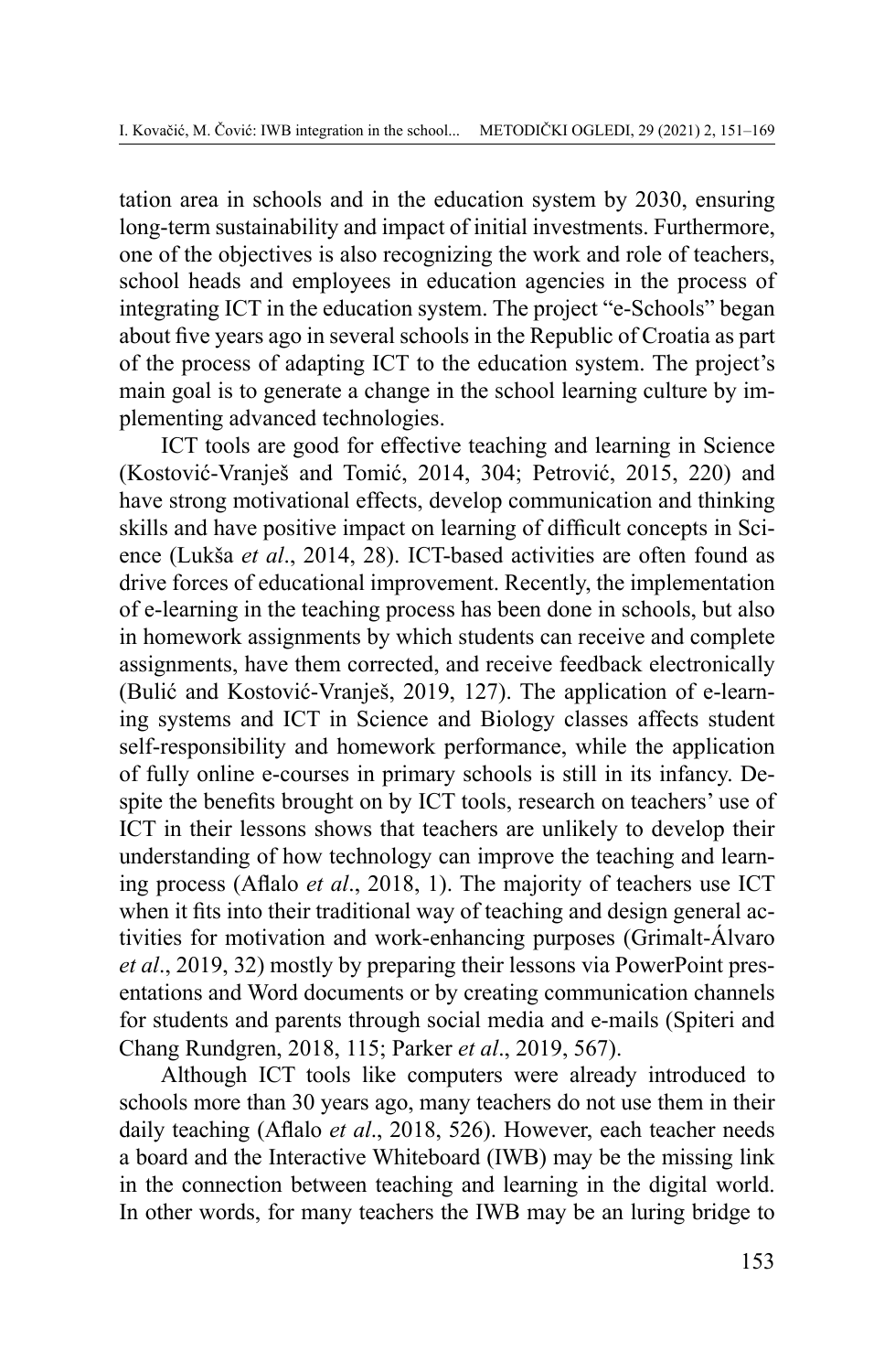the more significant use of digital technologies in class (Betcher and Lee, 2009, 151). The IWB is a large, touch-sensitive board connected to a computer and to a projector which offers an attractive colourful picture, enables the manipulation of texts by deleting, colouring and saving them, combining pictures, applications, programming web pages and so on (Aflalo *et al*., 2018, 525). Northcote *et al*. (2010, 494) observed that IWB technology became popular around the beginning of the twentyfirst century in a number of schools throughout North America, Europe, and Asia. This popularity has been particularly pronounced within the context of elementary school classrooms. In the context of a study on the effects of interactive features on elementary students'learning, Balta and Duran (2015, 20) observe that in recent years IWB has been regarded as the most prominent information and communication technology auxiliary instruction device. IWB can be an important tool when combined with traditional methods, if the teacher combines their expertise with appropriate technology management (Stroud *et al*., 2014, 48).

Modern technologies could generate space for innovation, using more constructivist and interactive methods that focus more on the learning by inquiry, active learning, collaborative learning, and formative assessment (Voogt *et al*., 2009, 433). Sun *et al*. (2014, 400) found that more collaborative inquiry could improve the students' understanding of new concepts and enable them to move away from the traditional ways of teaching and learning Science. Teachers need to implement inquiry activities in Science (MSE, 2017, 15) such as project-based learning and problem-based learning that are child-centred and constructivist when compared with traditional ways of teaching (Dawson *et al*., 2006, 346; Tondeur *et al*. 2016; Spiteri and Chang [Rundgren,](file:///G:\Kongresi\2019\Austria 22 i 23 jan\Met ogledi\Manuscript - reviewed.docx#_ENREF_27) 2018, 123). However, the use of IWB in the classroom does not necessarily lead to a shift in teaching methodology (Habeeb, 2018, 36). In other words, research shows that the uses of ICT tools in classes, particularly in science lessons, are at the service of the teachers' pedagogical purposes. In view of this, teachers need to be actively involved in changing their own methodological paradigm to make the most of ICT and IWB (Habeeb, 2018, 37; [Grimalt-Álvaro](file:///G:\Kongresi\2019\Austria 22 i 23 jan\Met ogledi\Manuscript - reviewed.docx#_ENREF_12) *et al.*, 2019, 34). The teacher should be able to discover what interactive possibilities this technological tool offers, thereby generating a more interactive pedagogy within their traditional methods (Olivares and Castillo, 2018, 2320). The study conducted by Stroud *et al*. (2014, 44) noted the paradox of the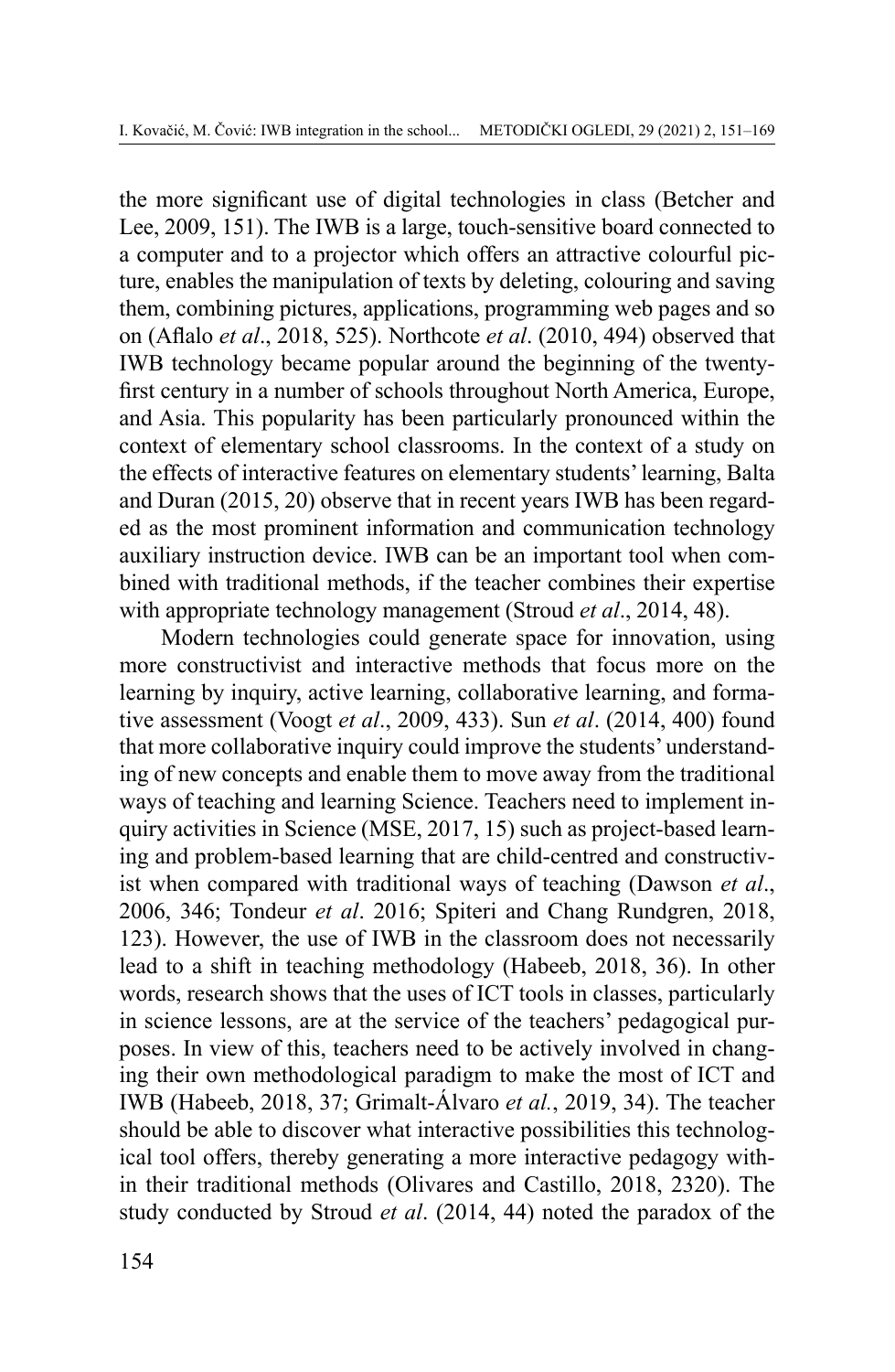use of IWB for traditional lessons, which showed that most of the science lesson were performed with diverse IWB tools, although most of the time the teachers used tools as manipulating texts and presentations that supported teacher-focused interaction. Similar findings of teachers in Australia that used IWB mainly for presentations and for explicit instruction were showed in the study by Kearney and Schuck (2008, 8).

Experience of teaching and learning with an IWB is a period of time when pedagogic change in Science should be realised, but it is important to say that IWB appeared in primary schools several years after the introduction of computers. Many elements that are involved in or that can hinder the process of adopting IWB in Science classes have been identified in the literature. Some of them are obviously related to teachers having to contend with "technical" issues due to missing or inadequately provided equipment, and the lack of time or support available to implement the technology in teachers' environments (Topolovec and Fošnarić, 2017, 61; Barbarić Pardanjac *et al*., 2018, 256). Moreover, teachers' perceptions toward the use of IWB and ICT in primary education were found to be related to teachers' confidence, beliefs and self-efficacy and with a significant relation to the school culture (Salinas *et al*., 2017, 2177; Spiteri and [Chang,](file:///G:\Kongresi\2019\Austria 22 i 23 jan\Met ogledi\Manuscript - reviewed.docx#_ENREF_27) 2018, 123). Studies indicate that initially elementary teachers did not feel confident when teaching with technology and that their self-efficacy beliefs improved with time, when they observed and worked with their colleagues (Wake and Whittingham, 2013, 186).

### **Aim of the study**

The aim of this study was to investigate the implementation of the interactive whiteboard (IWB) into Science teaching during the primary educational cycle and teachers' perceptions about the use of IWB in the subject Science. Taking into consideration that the e-Schools project aims to increase information and communication technology (ICT) from 2015 in primary school in Croatia by providing ICT equipment and educational tools for schools and teachers, this paper tried to analyse the differences the perception of teachers teaching in schools that have an IWB and those teaching without them.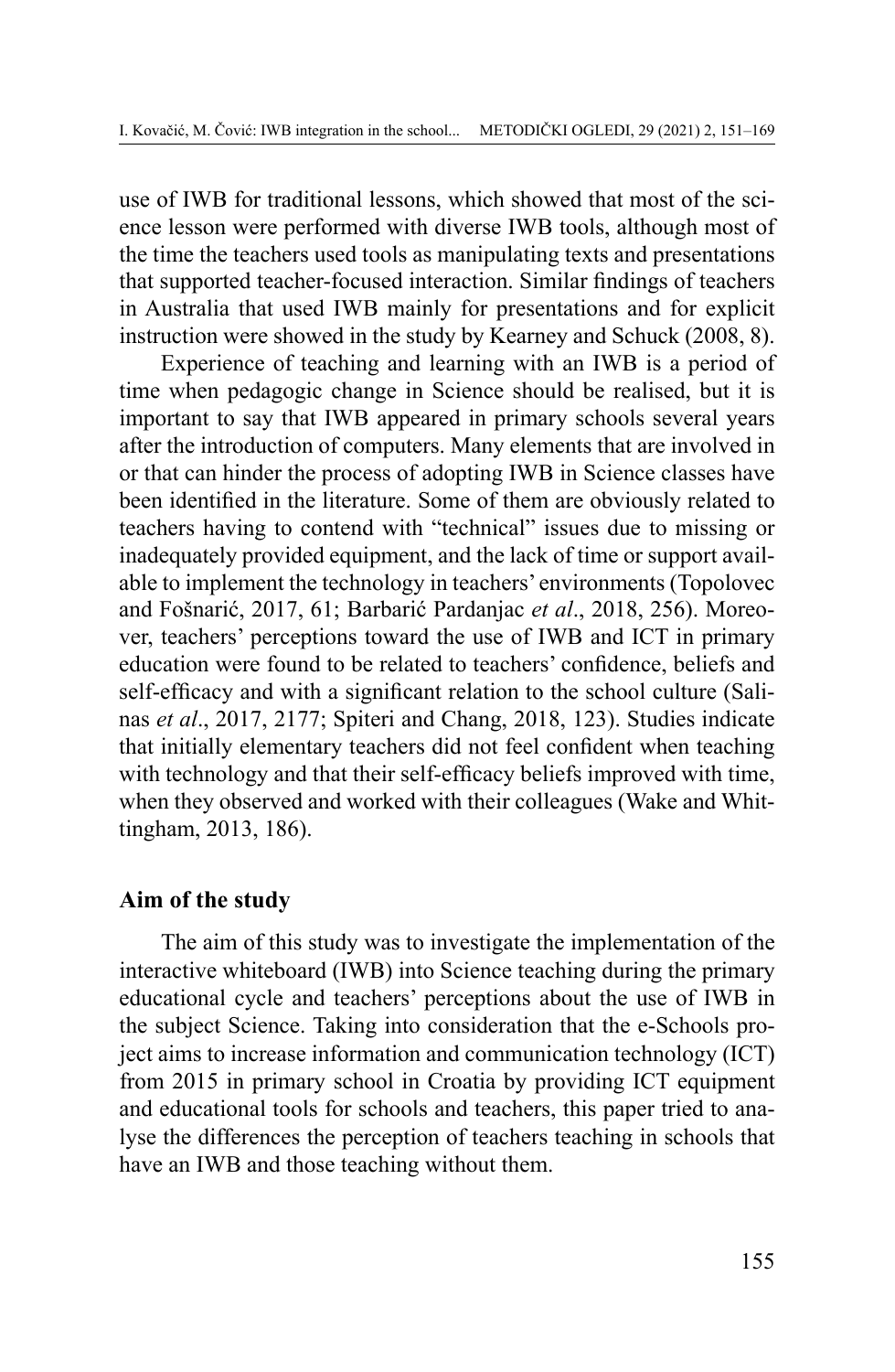# **Methods**

### *Participants*

The study sample consisted of first to fourth grade teachers from several primary schools in the Republic of Croatia, which were surveyed during 2016. The teachers were divided into two groups based on the availability of the IWB in their schools. From the 104 teachers' responses, 65 of them were from schools without an IWB and 39 responded to our online questionnaire from schools with an implemented IWB .

Given that the application of educational software with the help of IWB is a novelty for the Croatian education system, online questionnaires were carried out to determine teachers' perceptions about their use of IWB and/or ICT in the Science teaching process.

# *Instruments*

The questionnaire about ICT was developed for this study by observing and comparing the works by Lukša *et al*. (2014) and Kostović-Vranješ *et al*. (2014, 297), based on a literature review of prevailing conceptions of teaching (Blau and Shamir-Inbal, 2017, 777), and dialogues with students from the Faculty of Educational Sciences of the Juraj Dobrila University of Pula before their research practice. The research included forming and applying a questionnaire that consisted of four parts. The first part collected general information about gender, age and length of the respondent's professional experience. The second part included three general items dealing with the usage of ICT in Science teaching, education and attending lessons conducted with ICT by using responses on a 5-point Likert's scale (1 means "I strongly disagree" and 5 means "I strongly agree."):

- ICT Using: I use the majority of ICT available in my school.
- Online ICT Education: I participate to online education on ICT usage.
- ICT seminar attendance: I attend workshops and seminars about ICT education.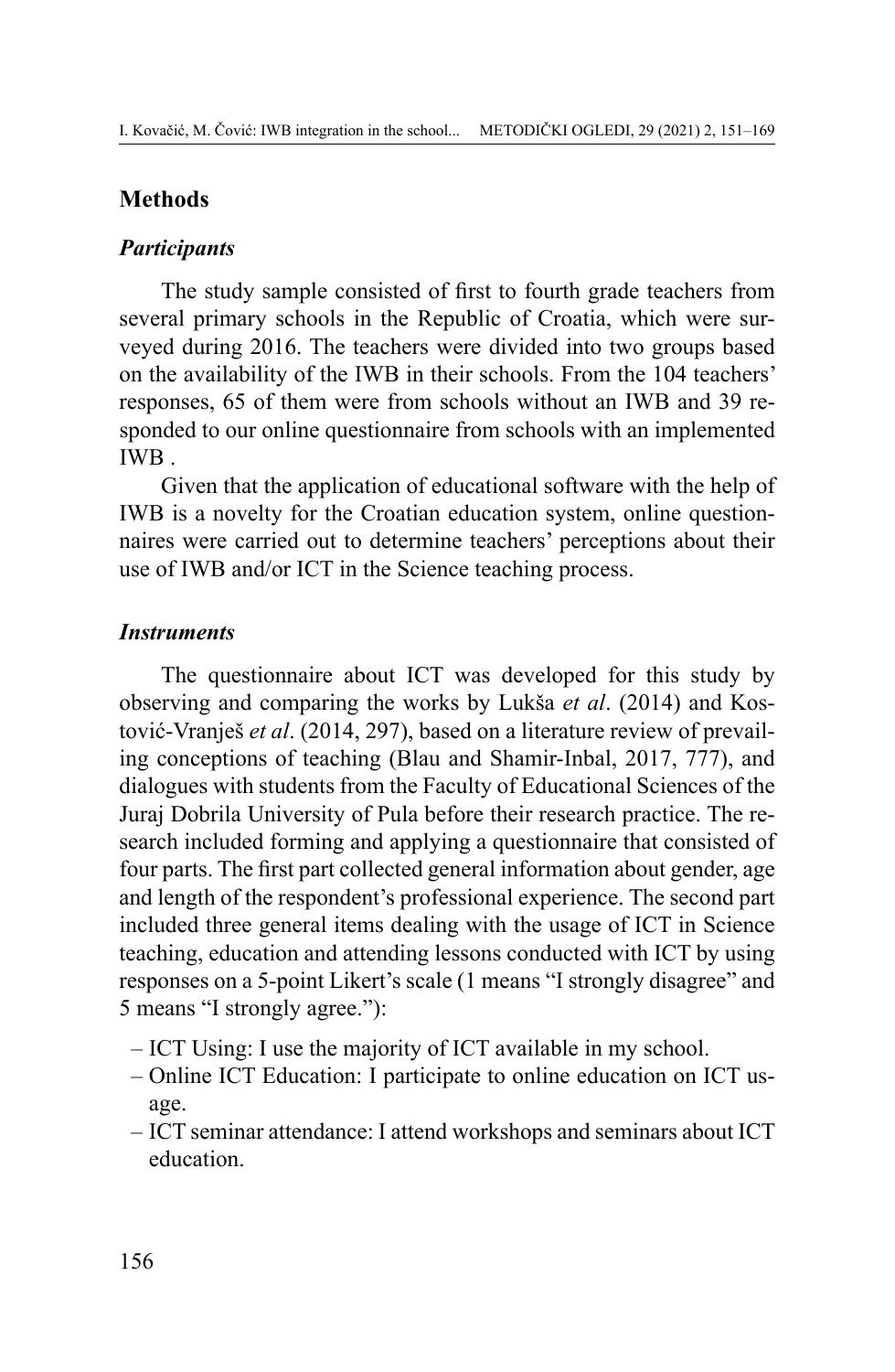The third category included questions about the usage of ICT tools (IWB, Computer Projector, DVD, CD-ROM) and the frequency of usage during Science lessons (Cuckle and Clarke, 2002, 334). In the usage category of questions teachers could give the required responses on a 5-point Likert scale where 1 means never (less than once a month), 2 means rarely (once a month), 3 means sometimes (three to four times a month), 4 means often (once or twice a week) and 5 means always (three to five times a week).

The fourth category included questions (Türel and Johnson, 2012, 385) dealing with the types of interaction in the classroom when working with an IWB during Science lessons. The first three questions were open-ended, while others could be answered with yes/no.

- How many IWBs does your school have?
- In which themes do you prefer to use IWB during Science lessons?
- IWB competency: Do you think you are qualified to use an IWB for Science lessons? Please, give your comments.
- IWB development lesson: Do you prefer IWB for Science development lessons?
- IWB review lesson: Do you prefer IWB for Science review lessons?
- Educational outcomes: Do you think that IWBs promote higher learning outcomes in Science than the ones that would be obtained in traditional lessons?
- Creativity and motivation: Do you think that IWB encourages the creativity and motivation of students in Science lessons?

#### *Statistical analyses*

The data obtained in the questionnaire was analysed using the statistical package Statistica 12 (USA). The reliability of the used questionnaire for closed-ended question showed a high Alpha coefficient  $(\alpha = 0.89)$  that indicated a homogenous structure of the scale. The normality of distribution of the usage of ICT tools was tested with the Kolmogorov-Smirnov test which has shown that the results are normally distributed. Therefore, the t-test was used to determine statistically significant differences between teacher's perceptions and frequency usage from schools with and without IWB. The level of statistical significance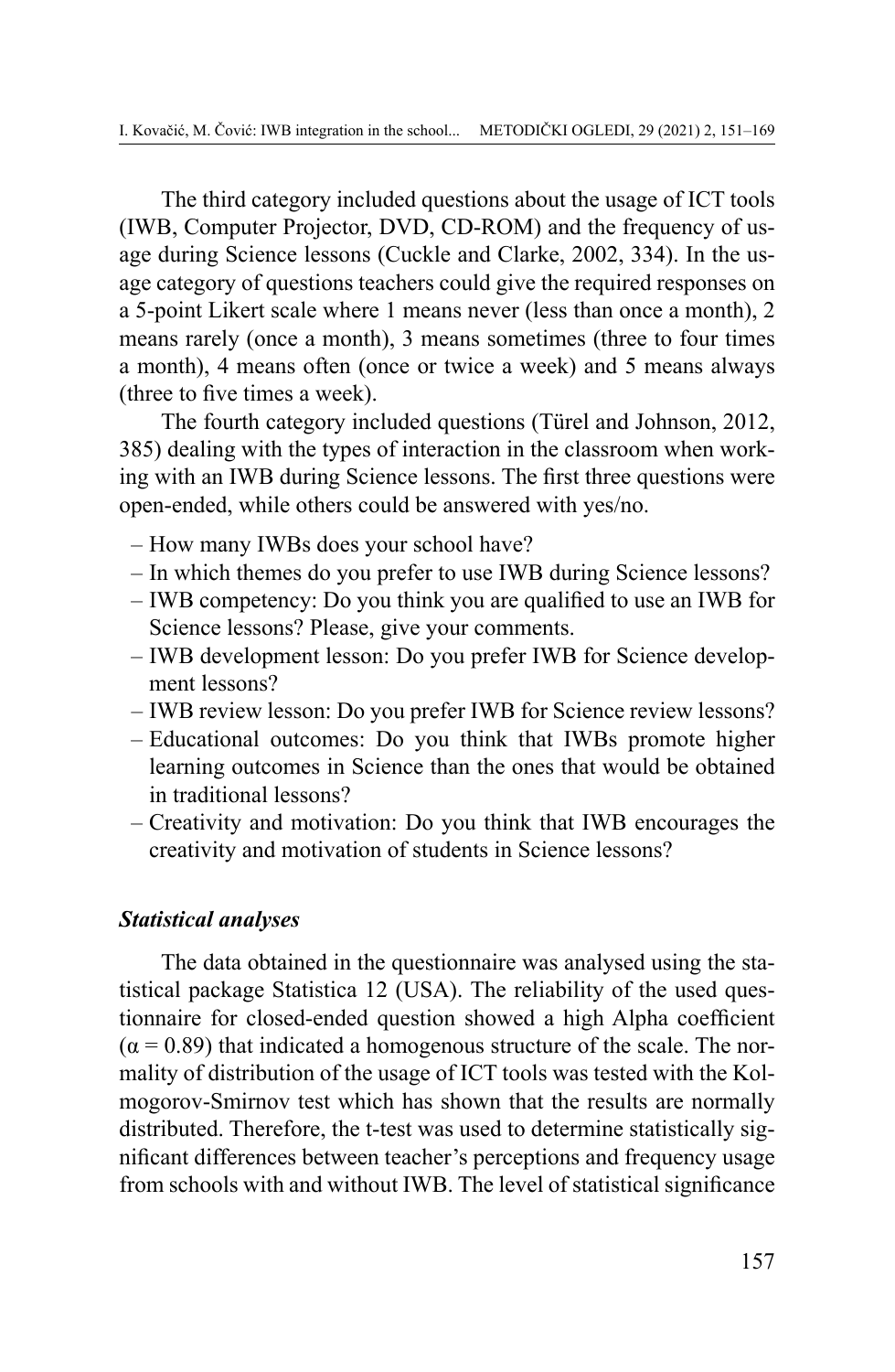was set at p<0.05. The averages and standard deviation of the teachers' answers were calculated for each of the questionnaire categories.

#### **Results and discussion**

All teachers in the sampled primary schools were women, which is the usual current teachers' characteristic in the Republic of Croatia. Regarding age, most of the teachers were between 50-60 years old (38.88%), followed by those which were 40−50 (33.38%), 20−30 (16.67%) and 30−40 years old (11.10%). Most of the teachers in the sample (42.85%) had more than 10−20 years of teaching experience, followed by those with a 20−30 (33.33%) and 0−10 (23.80%) teaching years' experience.

In order to examine how the IWB implementation into schools affects ICT and IWB usage, we compared teachers' perceptions on ICT and IWB in Science teaching during the primary educational cycle. The results showed that teachers use ICT moderately in both schools with and without IWB. Moreover, teachers from schools with an IWB used ICT for Science lessons significantly more (see Table 1) than teachers from schools without an IWB. It is important to emphasize that the study was conducted mainly among teachers who were more than 40 years old. Half of the examined teachers have a 10−20 years' experience in teaching, which means that they did not have ICT in their university education. Our findings are consistent with previous studies in which teachers mostly explore the functions of new technology and do not necessarily use its full potential for enhancing teaching and learning (Aflalo *et al*., 2018, 526; Habeeb, 2018, 36). Although the usage of ICT is important at all levels of education, especially at the beginning of primary school education, the application of ICT for educational purposes depends primarily on individual ambitions and characteristics of a teacher (Kostović-Vranješ and Tomić, 2014, 302). Results found in this study on teacher's ICT usage can be explained by the fact that they do not attend seminars or online education to a satisfactory level. The professional development activities for ICT competence might increase ICT activities in Science teaching. With the growing attention paid to lifelong learning skills, teachers should be encouraged to participate in programs such as online ICT learning communities (Alt, 2018, 149).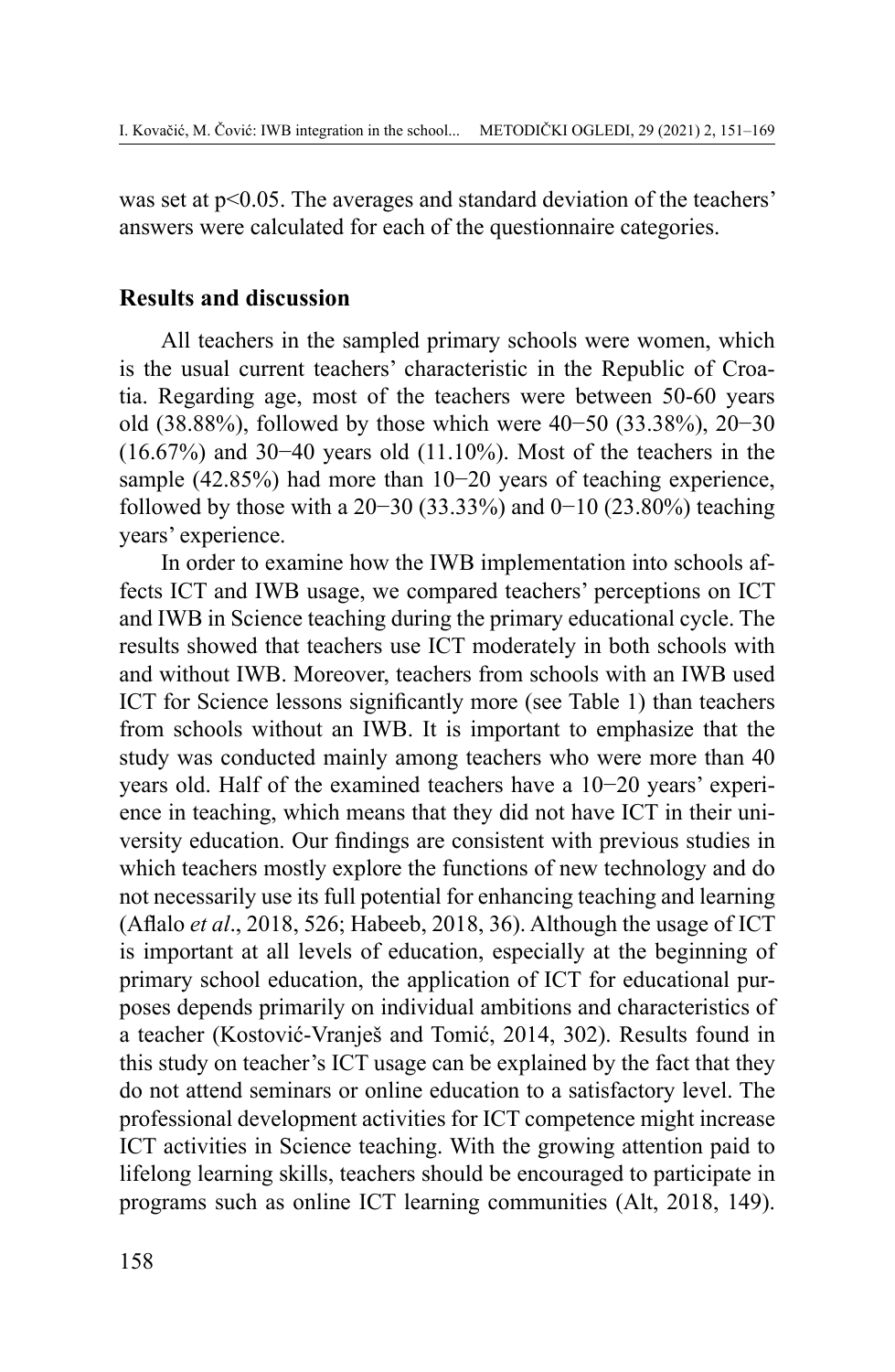Ongoing interactions might enrich primary school teacher's knowledge and skills obtained through periodic training programs. Through such communities and practice platforms, teachers can exchange information, converse through an online threaded discussion forum as well as within small and large group face-to-face meetings as part of their ICT professional development activities. Although ICT use, online education and seminar attendance did not show satisfactory results, by conducting the t-test it was found that teachers from schools without an IWB provided higher perspectives of ICT learning than in schools with an IWB (see Table 1). This could mean that schools, by introducing technologies, expect teachers to self-educate and study the literature accompanying ICT. From our perspective, professional development can act as a barrier hindering the introduction of ICT and IWB in Science, and also plays a key role in shaping and changing teachers' practices and beliefs.

| Measurement                      | М    | SD                  | М    | <b>SD</b>        | t-test   |
|----------------------------------|------|---------------------|------|------------------|----------|
|                                  |      | Schools without IWB |      | Schools with IWB |          |
| ICT use                          | 3.20 | 0.75                | 3.60 | 0.62             | $2.97*$  |
| Online ICT<br>education          | 2.80 | 0.92                | 2.40 | 0.49             | $-2.96*$ |
| <b>ICT</b> seminar<br>Attendance | 3.40 | 0 94                | 3.00 | 0.63             | $-3.84*$ |

**Table 1.** Results of the t-test on the influence of IWB in schools (school) without and with an IWB) on ICT use, line education, and seminar attendance

M – mean, SD – standard deviation,  $t - t$ -value functions, \* statistical significance  $< 0.001$ 

The frequency of use of ICT in Science teaching for teachers teaching in a school with an IWB was higher than in schools without an IWB, however no significant difference was found by conducting the t-test (see Table 2). Teachers from schools with an IWB used it to a lesser extent. It is possible that after 3 or 4 years of IWB implementation teachers still do not feel that their technological skills are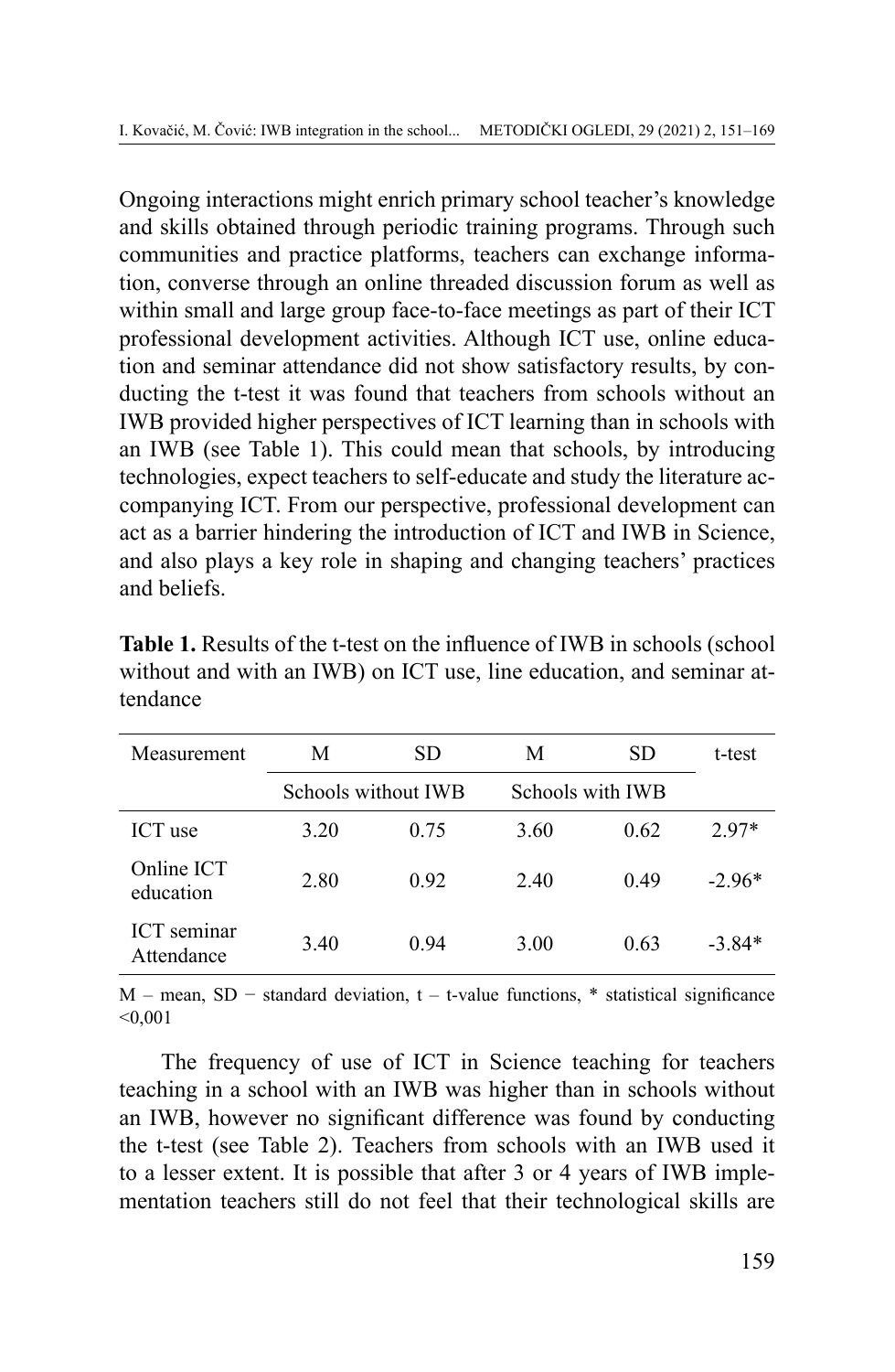sufficient for frequent use. Our results showed a relatively low level of computer usage in both schools without and with an IWB. It could be explained by the fact that schools and teachers were not equipped with computers to a satisfactory level. The e-School project started in 2005 and the experimental programme "School for Life" supports the e-Schools programme which was carried out through several projects aimed at introducing ICT into the school system and raising the level of digital literacy. Schools included in the project were be equipped with a computer for teachers, presentation classroom, tablets for students and an interactive classroom. Moreover, computers are desirable in Science teaching since they can be used to support digital textbooks which will be implemented with the new curricular reform "School for Life" in the Republic of Croatia. Other ICT uses like using the DVD and CD ROM in Science lessons are much less frequent. Teachers from both schools with an IWB and without it used them mostly less than computers in schools probably due to the increasing use of other ICT equipment. That was also the case for Science and other subjects in elementary schools (Cuckle and Clarke, 2002, 333).

| Measurement | М                   | <b>SD</b> | М                | <b>SD</b> | t test  | p    |
|-------------|---------------------|-----------|------------------|-----------|---------|------|
|             | Schools without IWB |           | Schools with IWB |           |         |      |
| <b>IWB</b>  | 0.00                | 0.00      | 3.40             | 0.52      |         |      |
| Computer    | 2.95                | 1.67      | 3.36             | 1.17      | 0.74    | 0.46 |
| Projector   | 3.65                | 1.52      | 3.34             | 0.97      | $-0.46$ | 0.64 |
| <b>DVD</b>  | 2.58                | 1.67      | 3.02             | 0.67      | 1.27    | 0.20 |
| CD-ROM      | 2.40                | 1.22      | 2.77             | 1.40      | 1.00    | 0.32 |

**Table 2.** Results of t-test on the influence of IWB in schools (school without and with an IWB) on ICT use during Science lectures (n=104)

M – mean, SD − standard deviation, t – t-value functions, p - statistical significance

All respondents from schools with an IWB reported the use of IWBs 3−4 times per month or once or twice per week (see Table 3). Almost the same number of teachers from schools with an IWB used the computer and projector on a monthly or weekly basis, or more of-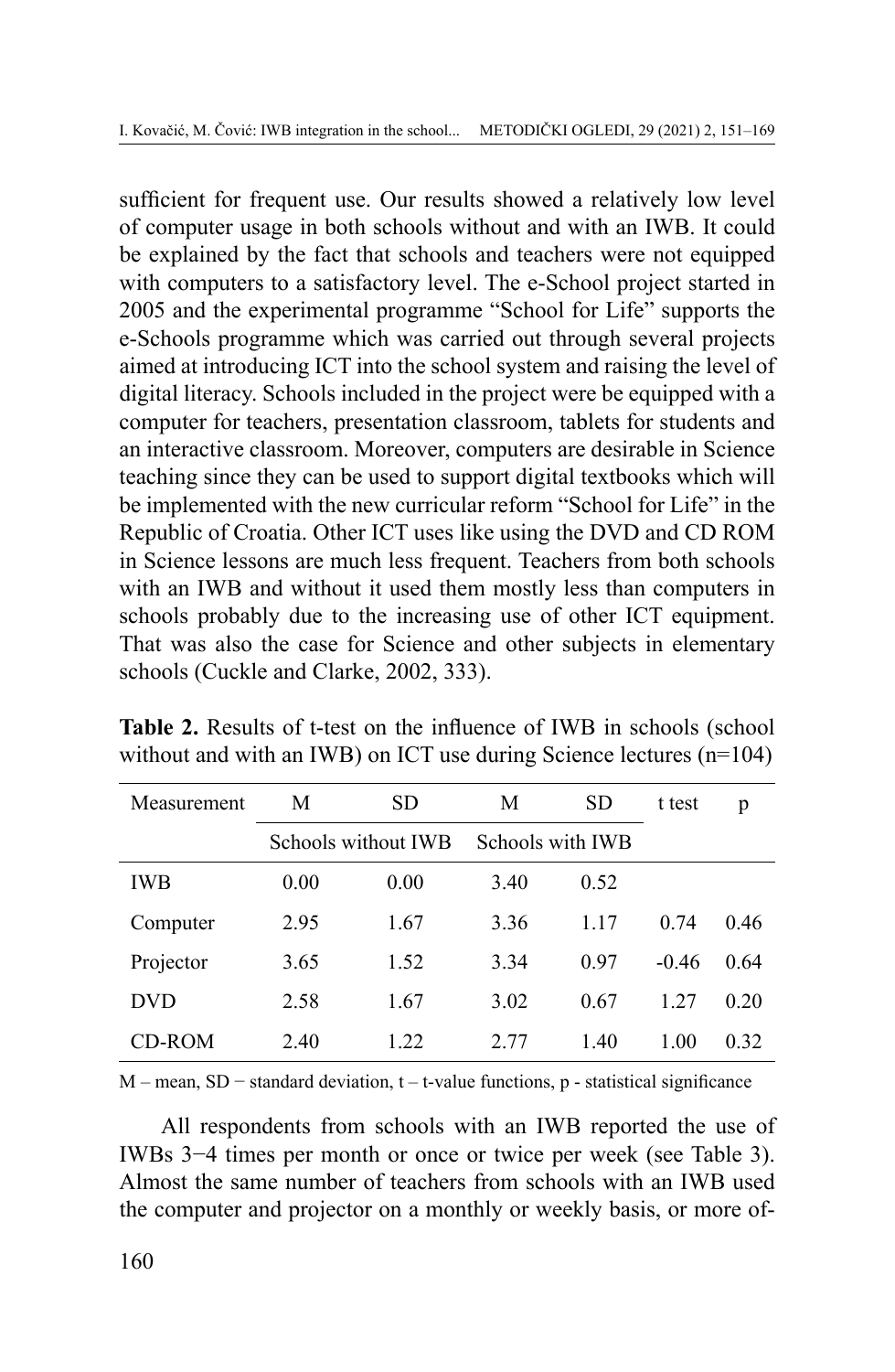ten. DVD and CD-ROM usage in Science teaching for teachers from schools with an IWB varied in frequency, but was on average once a week. The use of some ICT in Science lessons was relatively frequent amongst teachers from schools without an IWB; computers and projectors were mostly used 3−4 times per month or once or twice per week. This is in sharp contrast to the earlier study from 2008 conducted in Croatian schools by Lukša *et al*. (2014, 32) which found that less than five percent of teachers used the computer and projector in Science lessons. This contrast is possibly due to the passage of time in which teachers developed skills and confidence for ICT usage. However, what was found to be a concerning fact is that around 20 percent of teachers used the computer and projector less than once a month. Computers and projectors were the mainly employed technology in Science lessons as was found in many studies (Cuckle and Clarke, 2002, 333; Zovko and Didović, 2013, 331). While access to computers and other ICT resources could be leveraged for enhancing student learning in Science, generally it has been found that teachers use technology more for administrative purposes or to support traditional instruction (Campbell *et al*., 2015, 562). Teachers from schools without an IWB used the DVD mostly once a month and the CD-ROM less than once a month. Teachers from schools with an IWB used the DVD mostly 3–4 times per month and the CD-ROM mostly less than once a month in Science lessons. Teachers in Science teaching have a variety of 3-D models, video contents, multimedia presentations on DVD and online contents that can allow a deeper understanding and visualisation of the teaching content. Thus, ICT plays an important role in the modernisation of Science education for teachers and students (Kostović-Vranješ *et al*. 2014, 288).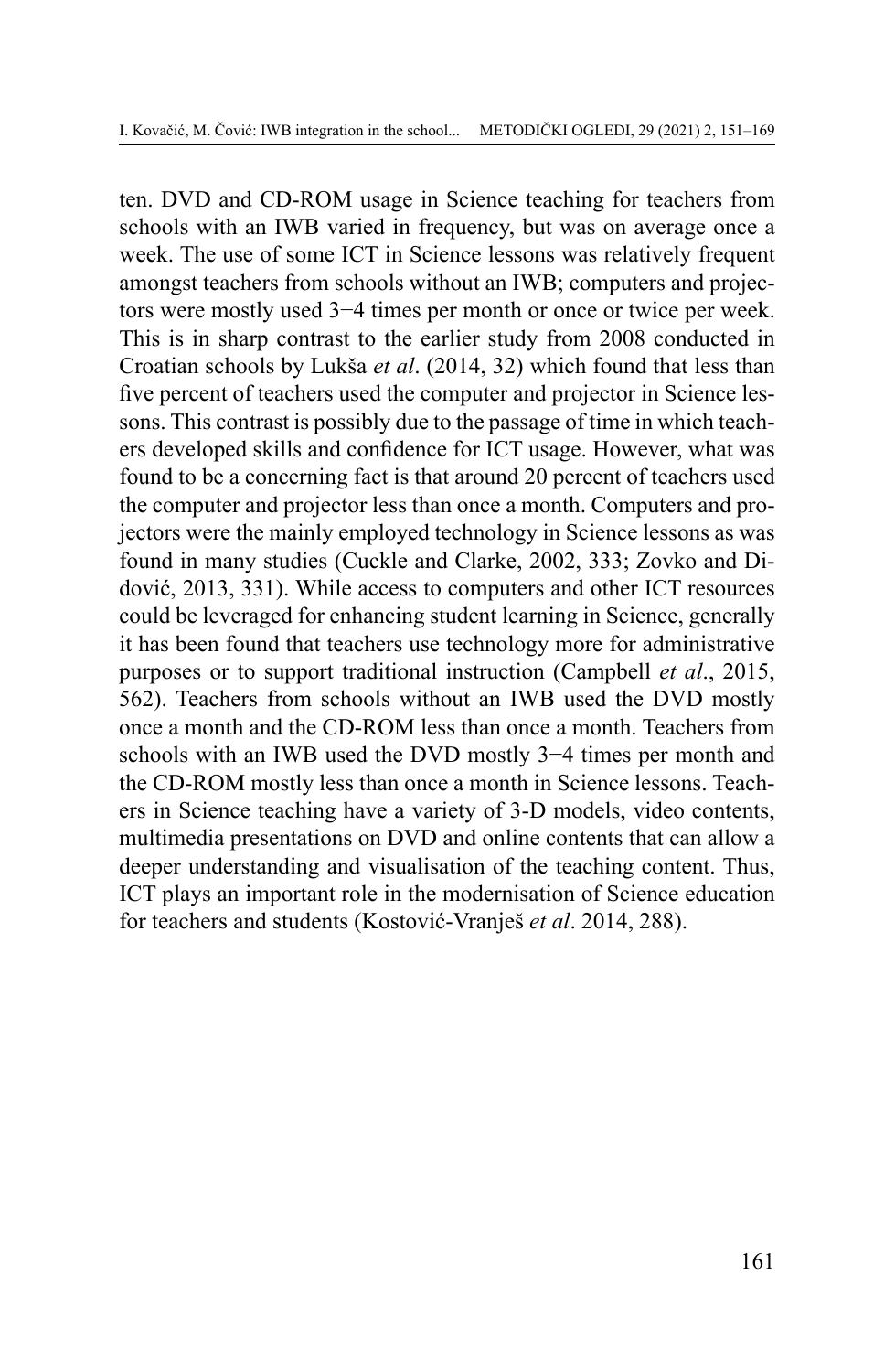|            | $/$ month<br>$\triangledown$ | / month  | month<br>4<br>$\sim$ | / week<br>$\tilde{c}$ | week<br>4<br>3 | / month<br>$\overline{\vee}$ | $/$ month | $/$ month<br>4<br>$\mathfrak{g}$ | / week<br>Ļ      | / week<br>$\mathbf{\tilde{5}}$ |
|------------|------------------------------|----------|----------------------|-----------------------|----------------|------------------------------|-----------|----------------------------------|------------------|--------------------------------|
| <b>ICT</b> |                              |          | Schools without IWB  |                       |                |                              |           |                                  | Schools with IWB |                                |
| IWB        | 0                            | $\Omega$ | 0                    | 0                     | $\theta$       | $\theta$                     | $\Omega$  | 60                               | 40               | $\theta$                       |
| Computer   | 22                           | $\theta$ | 40                   | 38                    | $\theta$       | $\theta$                     | 28        | 22                               | 31               | 19                             |
| Projector  | 18                           | $\theta$ | 20                   | 22                    | 40             | $\theta$                     | 19        | 32                               | 39               | 10                             |
| <b>DVD</b> | 17                           | 40       | 20                   | 14                    | 9              | $\theta$                     | 19        | 60                               | 21               | $\theta$                       |
| CD-ROM     | 34                           | 23       | 20                   | 15                    | 8              | 10                           | 49        | 10                               | 11               | 20                             |

**Table 3.** Frequency (%) of ICT usage in primary schools without an IWB and with an IWB during Science lectures (n=104)

All teachers from schools with an IWB indicated the availability of two IWBs which they could use during Science lessons. They emphasized that in their schools there is a small number of IWBs and IWB equipment compared to what they and their schools need. The penetration of the IWB to elementary schools is accelerated in the Republic of Croatia and in many countries due to e-School programmes and curricular reforms. Teachers were asked to describe the topics they prepared and used with an IWB in their Science lessons. Teachers reported the use of IWBs equally in each topic. Within all topics, depending on the grade, some teachers stated that experiments, proper nutrition and healthy food, puberty and plant parts were the most frequent topics shown on the IWB.

**Table 4.** Positive perspectives (%) on using the IWB expressed by Science teachers from schools without an IWB and schools with an IWB  $(n=104)$ 

|                                    | School without | School with |
|------------------------------------|----------------|-------------|
|                                    | <b>IWB</b>     | <b>IWB</b>  |
| IWB in development lessons         | 28.57          | 85.71       |
| IWB in review lessons              | 100.00         | 100.00      |
| Students creativity and motivation | 80.00          | 100.00      |
| Educational outcomes               | 57.14          | 78.57       |
| <b>IWB</b> competency              | 35.71          | 42.86       |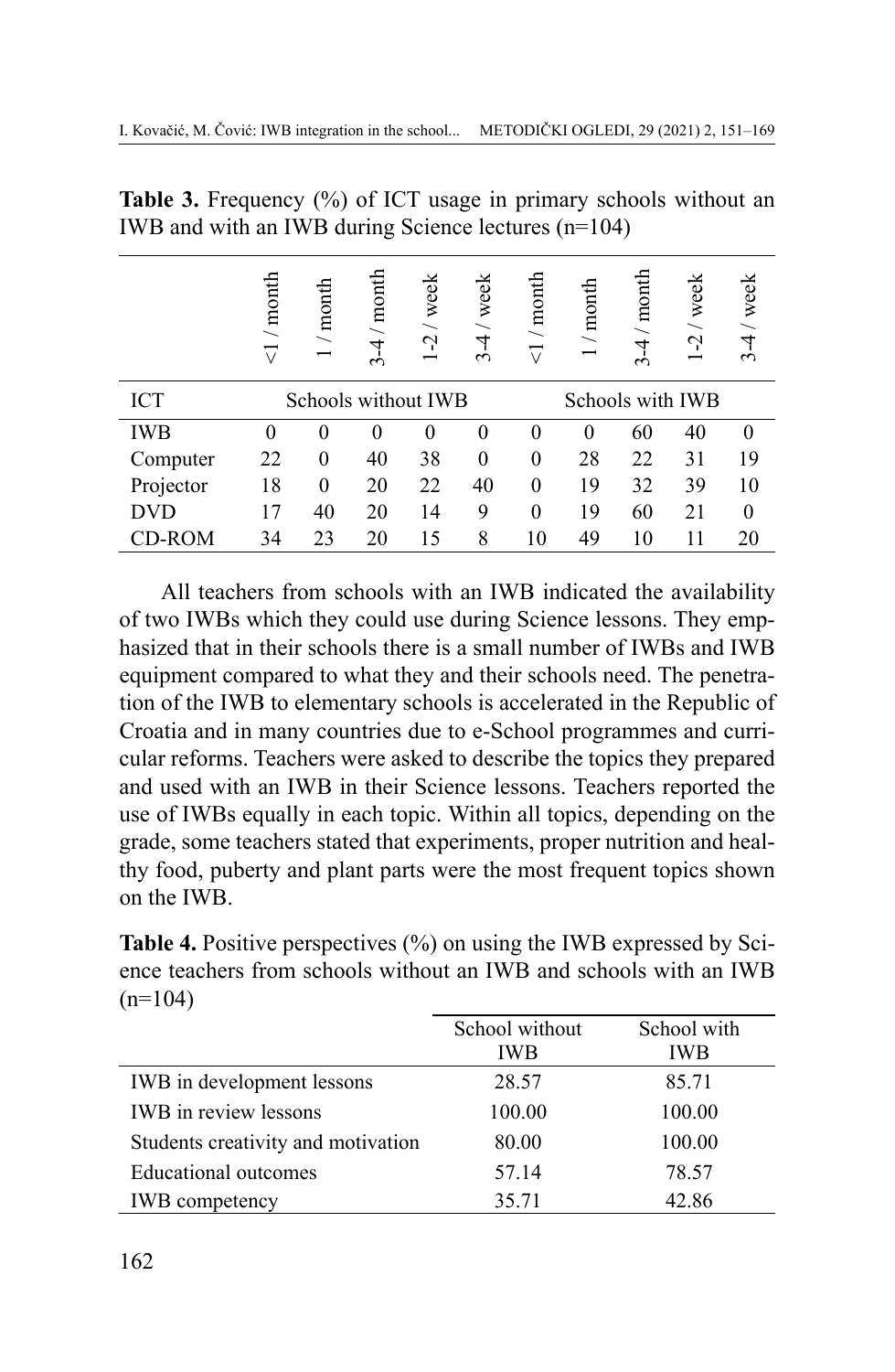Teachers were asked if they would use an IWB in developmental lessons if they had the IWB and support in their schools (see Table 4). There was little enthusiasm and little confidence for using IWB amongst teachers in schools without an IWB in the Republic of Croatia, while many teachers from schools with an IWB expressed their consent to its use. Teachers in school without an IWB preferred "traditional" methods in development lessons. This could be explained by the lack of time in Science Curriculum, despite the fact that IWB was found as time-efficient in classes (Türel and Johnson, 2012, 387); however, the majority of teachers in the previous study also admitted being unable to find enough time for their students to use the IWB. Moreover, the dialogic interaction between the teacher and the students in lessons using IWB was very limited (Aflalo *et al*., 2018, 534). Most of the time in primary school Science the teacher is at the focus of the lesson, determines the content, the structure and the space, so less space is left for the students' contribution. Use of technology, especially to support traditional instruction, sits in opposition to most recent standard documents in Science education that call for student problem solving and decision making with the help of ICT (MSES, 2011, 45). Therefore, except for the necessity of introducing ICT tools in school, it is necessary to interact with the students by giving lessons and asking questions with ICT. However, our results showed that the teachers would use an IWB in Science developmental lessons in schools with an IWB as it was found by the Aflalo *et al*. study (2018, 530). Furthermore, schools with an IWB went through a few years' technology assimilation, but the fact that teachers are optimistic gives us a chance for Science modernisation. Technology is changing rapidly and teachers are facing the difficult task of preparing themselves to the digital world in which all schools need to enable students to live in a technologically developed environment (Olivares and Castillo, 2018, 2320).

Teachers from school without an IWB and with it preferred to use the IWB in Science review lessons. Review lessons in Science should be used to enhance primary school students' skills, mainly related to visual literacy (Wake and Whittingham, 2013, 203). It is important that teachers had to consider multimodal reading and writing activities in Science.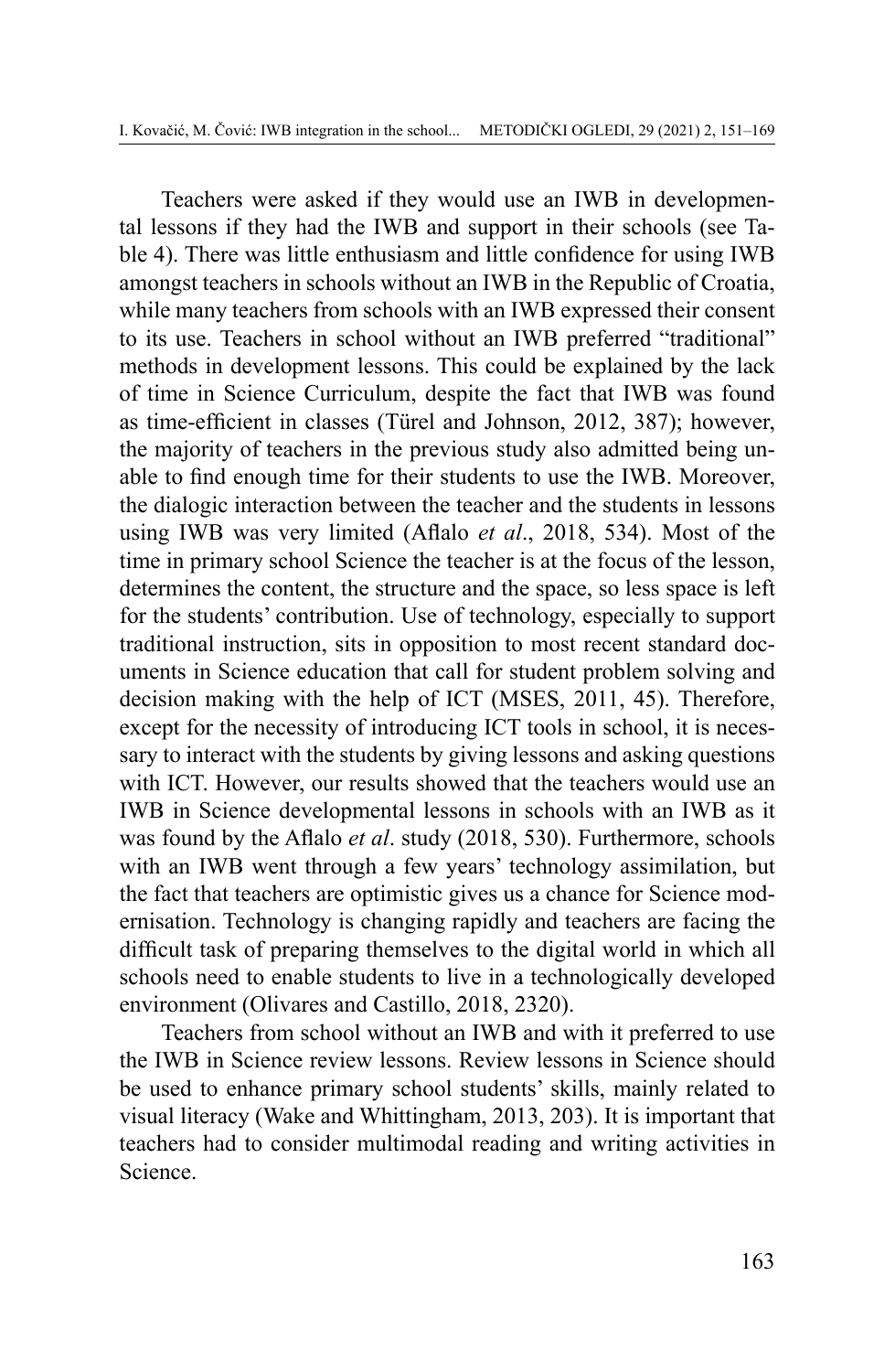The vast majority of teachers from schools without and with an IWB considered that IWB was relevant to student's creativity and that students were very motivated and enthusiastic about learning Science. Teachers thought that IWBs encouraged student motivation for Science. Balta and Duran (2015, 15) obtained similarly positive results from a study conducted in Turkey, exploring the students' perceptions that gave high ratings to their experiences and expectations with regard to IWBs. They also indicated that enthusiasm is greater among younger students and that it diminishes as they age.

About half of the teachers from school without an IWB and most of the teachers from schools with an IWB think that IWBs can raise the educational outcomes level in Science lessons. This is also reflected in natural sciences where IWB is steadily being integrated more deeply into the day-to-day context of elementary students' lives, contributing to a better realization of natural sciences outcomes, as well as motivated and interested students in schools (Petrović, 2015, 213).

Obtaining sufficient competency for the use of IWBs appeared very problematic. Less than half of the teachers in schools both without and with an IWB thought they were not educated for IWB usage. Comments were made about the general lack of the Internet and technical support in schools, IWB availability in classes, and the lack of all types of education for ICT use. These concerns ran across both school groups fairly equally. The research results indicate inadequate education of primary school teachers for the use of ICT in teaching Science, but also the general situation in our schools which can be seen in many studies (Kostović-Vranješ and Tomić 2014, 300; [Lukša](file:///G:\Kongresi\2019\Austria 22 i 23 jan\Met ogledi\Manuscript - reviewed.docx#_ENREF_19) *et al*., 2014; [Letina,](file:///G:\Kongresi\2019\Austria 22 i 23 jan\Met ogledi\Manuscript - reviewed.docx#_ENREF_18) [2015,](file:///G:\Kongresi\2019\Austria 22 i 23 jan\Met ogledi\Manuscript - reviewed.docx#_ENREF_18) 297). This research also shows the lack of appropriate materials in the Croatian language as one of the reasons for insufficient usage of ICT in teaching which is also in line with the teacher's comments from our study. As stated in the literature (Ertmer, 2005, 35), effective training to promote the use of ICT must be a long-term activity in order to support teachers in the integration of technology in Science teaching, which can last between five to seven years. Based on the fact that teachers' qualifications are the reason for applying or not applying ICT in teaching, we suggest that the government provide a laptop and internet connection, and make the attendance of seminars, workshops, conferences and refresher courses in ICT for Science teachers mandatory, like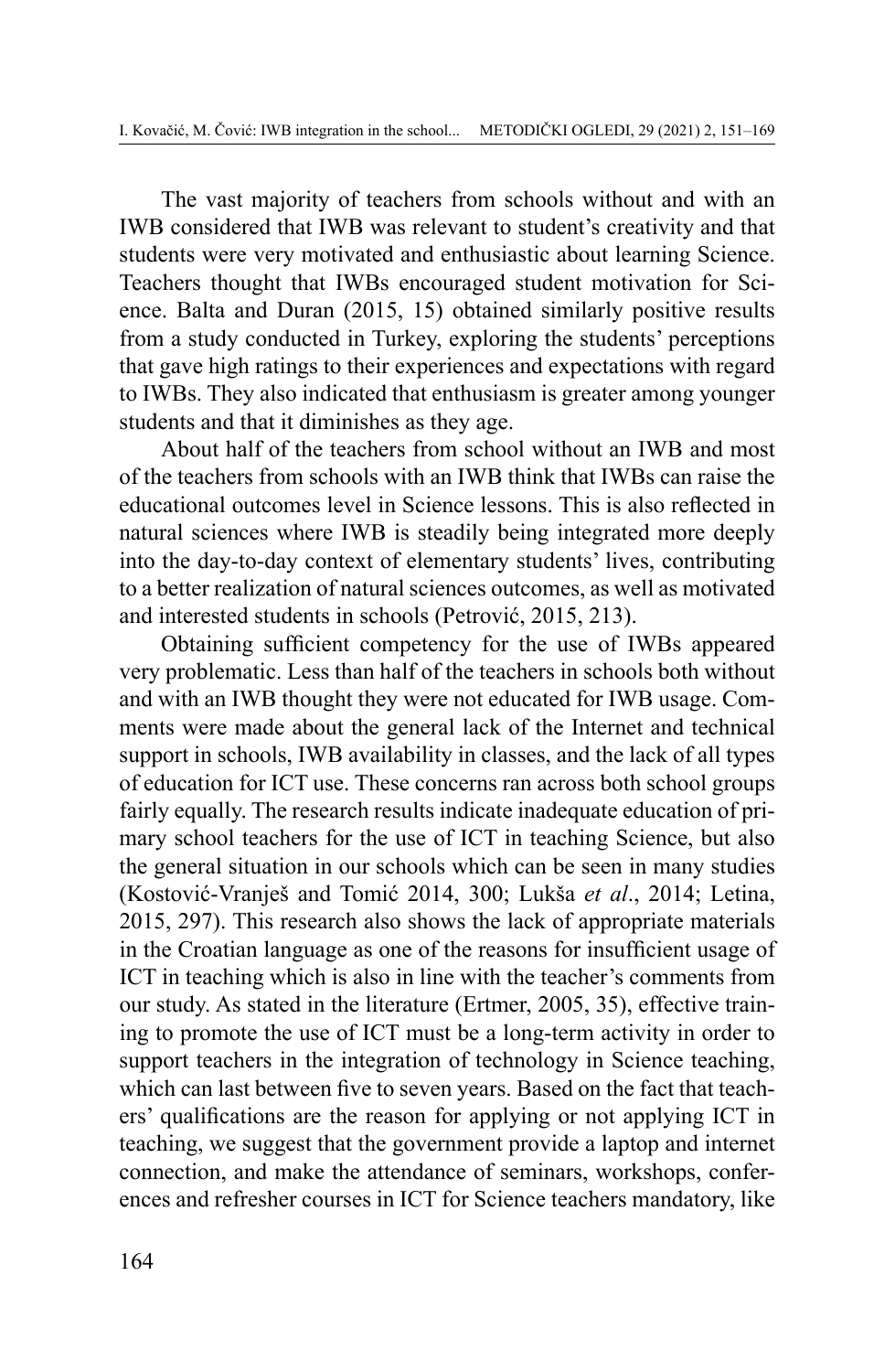in many other countries (Campbell *et al*., 2015, 577; [Getenet](file:///G:\Kongresi\2019\Austria 22 i 23 jan\Met ogledi\Manuscript - reviewed.docx#_ENREF_11) *et al*., [2016,](file:///G:\Kongresi\2019\Austria 22 i 23 jan\Met ogledi\Manuscript - reviewed.docx#_ENREF_11) 21; [Kontkanen](file:///G:\Kongresi\2019\Austria 22 i 23 jan\Met ogledi\Manuscript - reviewed.docx#_ENREF_15) *et al*., 2016, 919; Blau and [Shamir-Inbal,](file:///G:\Kongresi\2019\Austria 22 i 23 jan\Met ogledi\Manuscript - reviewed.docx#_ENREF_5) 2017, 769; Lee *et al*. [2017,](file:///G:\Kongresi\2019\Austria 22 i 23 jan\Met ogledi\Manuscript - reviewed.docx#_ENREF_17) 1289; [Grimalt-Álvaro](file:///G:\Kongresi\2019\Austria 22 i 23 jan\Met ogledi\Manuscript - reviewed.docx#_ENREF_12) *et al*. 2019, 18).

A key limitation in this study is that this research was done in 2016 at the beginning of the informatization process in Croatian schools. However, the application of technologies in teaching due to the Covid 19 showed the importance of ICT usage in distance learning. Technological advancements in education, especially in the area of ICT, enable teachers to employ various strategies that could actively engage students' interest for Science. These findings raise the importance of the place and role of the IWB in the advancement of pedagogic interaction in Science classes.

# **Conclusion**

Due to the fact that this research was done at the beginning of the educational system informatization in the Republic of Croatia, the results of this study could depict the situation and offer basic information about teacher's perceptions on IWBs in schools.

In general, the teachers' perceptions toward the use of ICT in Science teaching in schools with an IWB are higher than in schools without it. What was found interesting in this study is that teachers from schools without an IWB attended more seminars and on-line educations on the use of ICT. This could suggest that teachers in schools with an IWB were more motivated to learn through instructions accompanying ICT tools or with the help of colleagues in their schools. The IWB is a dominant tool in Science teaching in schools with IWB, along with computers. Teachers use the IWB and computer once or twice a week, while they use DVDs mostly once a week. The computer and projector were used weekly or more often in Science lessons amongst teachers from schools without IWBs, while the DVD and CD-ROM were used once a month or less. Teachers that have two IWBs in their school showed very high perceptions toward the use of IWB in developmental and review lessons. What was very concerning is the fact that less than one third of teachers from schools without IWBs would use it if they had it, because they think that IWBs raise students' motivation and creativity for Science learning.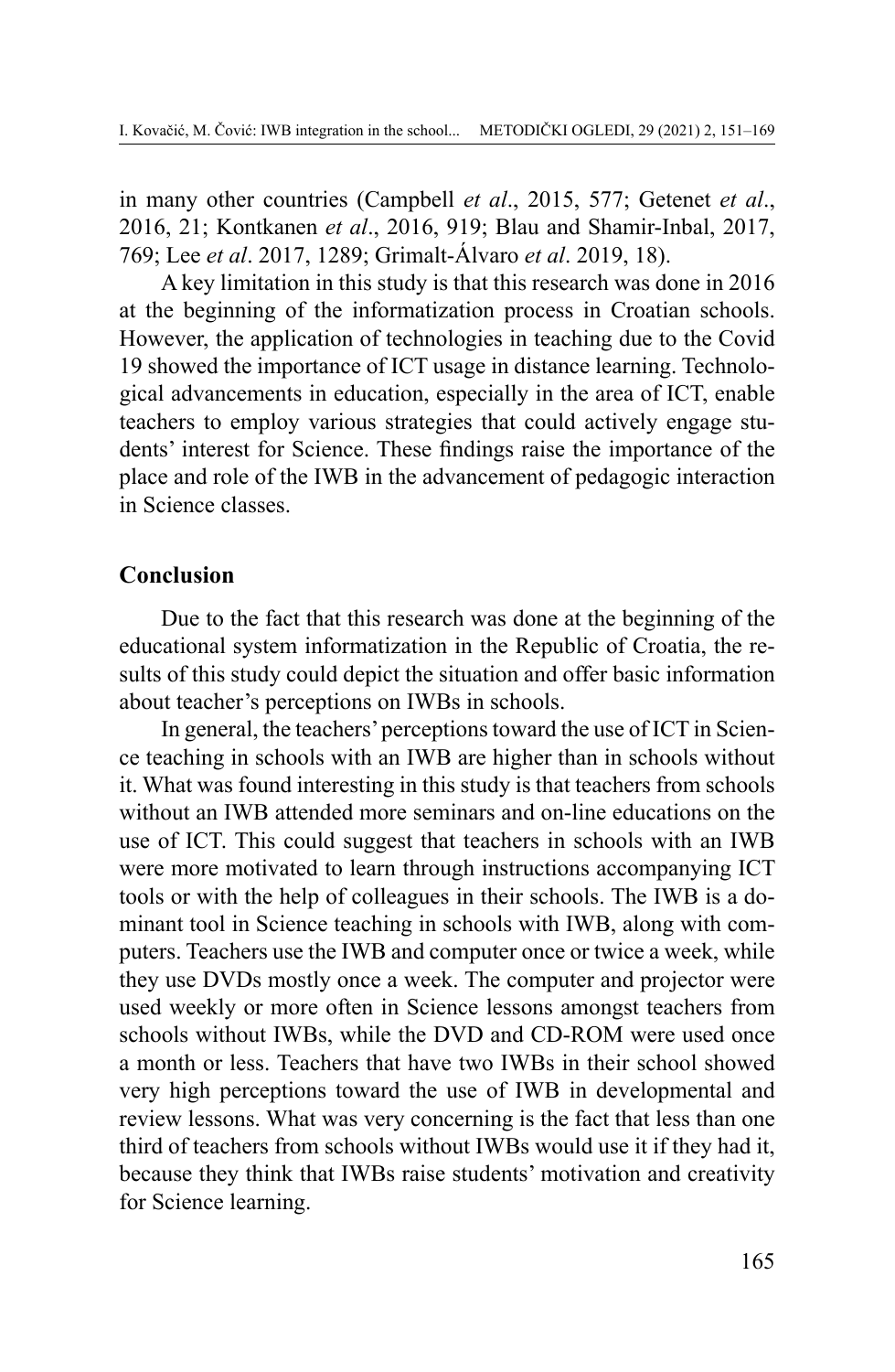Since technology is continuously evolving, training with new tools must constantly be provided and this is quite challenging for the teachers, as they need to adapt their teaching to new digital tools. Moreover, schools should be equipped with at least one IWB and wired and wireless local area networks. Teachers should have laptops, tablets and projectors in order to introduce ICT into the educational and business processes.

**Compliance with Ethical Standards.** Ethical Approval: all procedures performed in the studies involving human participants were in accordance with the ethical standards of the institutional and/or national research committee.

# **References**

- Aflalo, Ester; Zana, Lizetand and Huri, Tehila (2018), "The interactive whiteboard in primary school science and interaction", *Interactive Learning Environments*, 26(4), pp. 525−538. https://doi.org/10.1080/10494820.2017.1367695
- Alt, Dorit (2018), "Science teachers' conceptions of teaching and learning, ICT efficacy, ICT professional development and ICT practices enacted in their classrooms", *Teaching and Teacher Education*, 73, pp. 141−150. https://doi. org/10.1016/j.tate.2018.03.020
- Balta, Nuriand and Duran, Muharrem (2015), "Attitudes of students and teachers towards the use of interactive whiteboards in elementary and secondary school classrooms", *Turkish Online Journal of Educational Technology*, 14, pp. 15−21.
- Barbarić Pardanjac, Marjana; Karuović, Dijana and Eleven, Erika (2018), "The interactive whiteboard and educational software as an addition to the teaching process", *Tehnički vjesnik,* 25(1), pp. 255−262. https://doi.org/10.17559/TV-20160310173155
- Betcher, Cris and Lee, Mal (2009), *The interactive whiteboard revolution*, Australian Council for Educational Research Ltd Victoria, Australia, ACER Press.
- Blau, Inaand and Shamir-Inbal, Tamar (2017), "Digital competences and long-term ICT integration in school culture: The perspective of elementary school leaders", *Education and Information Technologies*, 22(3), pp. 769−787. https:// doi.org/10.1007/s10639-015-9456-7
- Braičić, Zdenko; Đuranović, Marina and Klasnić, Irena (2015), "Teaching and learning methods and practices in Science and Social studies lessons", *Croatian Journal of Education: Hrvatski časopis za odgoj i obrazovanje*, 17(1), pp. 83−95. https://doi.org/10.15516/cje.v17i0.1524
- Bulić, Mila and Kostović-Vranješ, Vesna (2019). "The impact of e-learning on student selfresponsibility in doing their homework", *Školski vjesnik*, 68(1), pp. 127−140.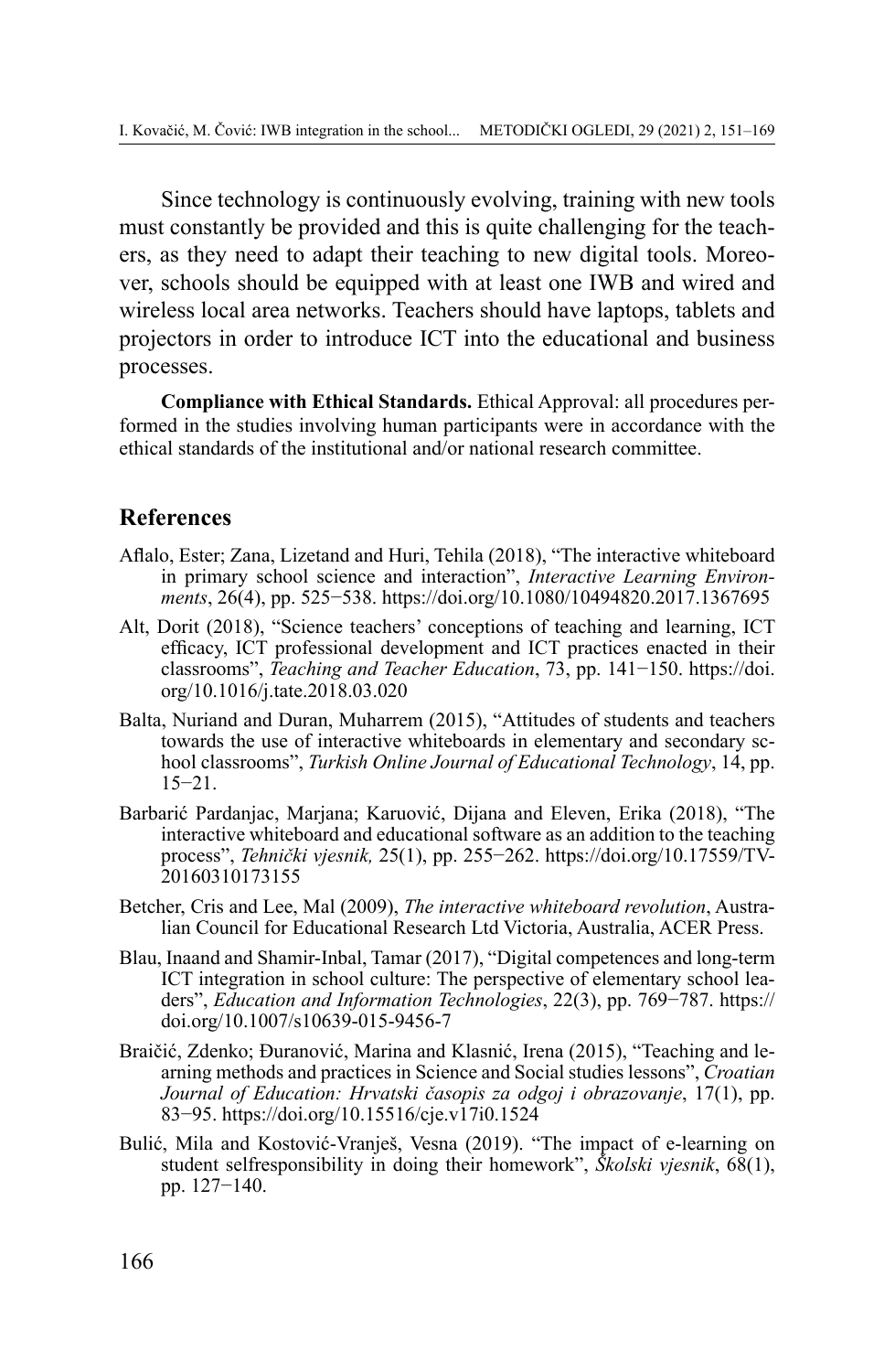- Campbell, Todd; Longhurst, Max. L.; Wang, Shiang-Kwei; Hsu, Hui-Yinand and Coster, Dan (2015), "Technologies and reformed-based science instruction: The examination of a professional development model focused on supporting science teaching and learning with technologies", *Journal of Science Education and Technology*, 24(5), pp. 562−579. https://doi.org/10.1007/s10956- 015-9548-6
- Cuckle, Patand and Clarke, Stephen (2002), "Mentoring student-teachers in schools: Views, practices and access to ICT", *Journal of Computer Assisted Learning,* 18(3), pp. 330−340. https://doi.org/10.1046/j.0266-4909.2002.00244.x
- Dawson, Vaille; Forster, Patricia and Reid, Doug (2006), "Information communication technology (ICT) integration in a science education unit for preservice science teachers; students' perceptions of their ict skills, knowledge and pedagogy", *International Journal of Science and Mathematics Education*, 4(2), pp. 345−363. https://doi.org/10.1007/s10763-005-9003-x
- Domazet, Mladen (2007), "Exploring the environment: Natural sciences in the compulsory education curriculum", *Metodika*, 15, pp. 511−530.
- Ertmer, Peggy A. (2005), "Teacher pedagogical beliefs: The final frontier in our quest for technology integration?", *Educational Technology Research and Development*, 53(4), pp. 25−39. https://doi.org/10.1007/BF02504683
- Getenet, Seyum Tekeher; Beswick, Kimand and Callingham, Rosemary (2016), "Professionalizing in-service teachers' focus on technological pedagogical and content knowledge", *Education and Information Technologies*, 21(1), pp. 19−34. https://doi.org/10.1007/s10639-013-9306-4
- Grimalt-Álvaro, Carme; Ametller, Jaume and Pintó, Roser (2019), "Factors shaping the uptake of ICT in science classrooms. A study of a large- scale introduction of interactive whiteboards and computers", *International Journal of Innovation in Science and Mathematics Education*, 27(1), pp. 18−36. https:// doi.org/10.30722/IJISME.27.01.002
- Habeeb, Kawthar (2018), "Effects of interactive whiteboard training programs on teacher efficacy and student outcomes in kindergartens", *Education and Information Technologies*, 23(5), pp. 2201−2212. https://doi.org/10.1007/ s10639-018-9712-8
- Kearney, Matthew and Schuck, Sandra (2008), "Exploring pedagogy with interactive whiteboards in Australian schools«, *Australian Educational Computing*, 23(1), pp. 8−14.
- Kontkanen, Sini; Dillon, Patrick; Valtonen, Teemu; Renkola, Sami; Vesisenaho, Mikko and Väisänen, Pertti (2016), "Pre-service teachers' experiences of ict in daily life and in educational contexts and their proto-technological pedagogical knowledge", *Education and Information Technologies*, 21(4), pp. 919−943. https://doi.org/10.1007/s10639-014-9361-5
- Kostović-Vranješ, Vesna and Tomić, Nikolina (2014), "Training teachers for the use of information communication technology in science", *Školski vjesnik: časopis za pedagogijsku teoriju i praksu*, 63(3), pp. 287−307.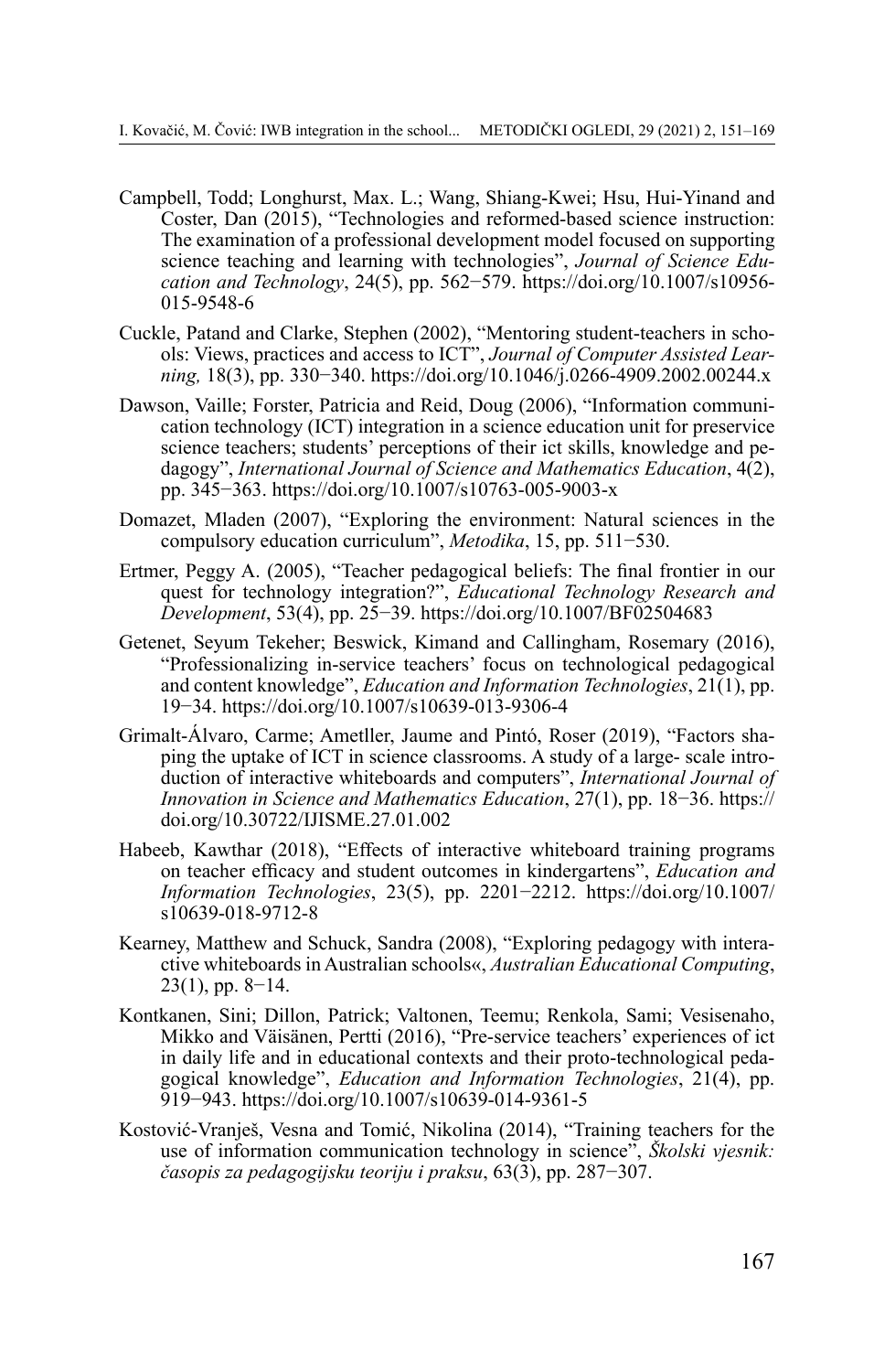- Lee, Hyunju; Longhurst, Maxand and Campbell, Todd (2017), "Teacher learning in technology professional development and its impact on student achievement in Science", *International Journal of Science Education*, 39(10), pp. 1282−1303. https://doi.org/10.1080/09500693.2017.1327733
- Letina, Alena (2015), "Computer assisted Science and Social studies teaching«, *Napredak: časopis za pedagogijsku teoriju i praksu*, 156(3), pp. 297−317.
- Lukša, Žaklin; Vuk, Snježana; Pongrac, Nataša and and Bendelja, Damir (2014), "Tehnologija u nastavi prirode i društva u osnovnoj školi", *Educatio Biologiae*, 1, pp. 27−35.
- [MSES] Ministry of Science, Education and Sport (2011), *National Curriculum Framework for Preschool Education, Compulsory and Secondary Education,* Zagreb: Croatian Ministry of Science, Education and Sport.
- [MSE] Ministry of Science and Education (2017), *National Curriculum of Primary and Secondary Education ''School for Life''*, Zagreb: Croatian Ministry of Science and Education.
- Northcote, Maria; Mildenhall, Paula; Marshall, Lindaand and Swan, Paul (2010), "Interactive whiteboards: Interactive or just whiteboards?", 26(4), pp. 494−510. https://doi.org/10.14742/ajet.1067
- Olivares, D. Daniela and Castillo, R. Rodrigo (2018), "ICT in the classroom: Primary education student teachers' perceptions of the interactive whiteboard during the teaching practicum", *Education and Information Technologies*, 23(6), pp. 2309−2321. https://doi.org/10.1007/s10639-018-9716-4
- Parker, E. Caroline; Stylinski, D. Chathlyn; Bonney, R. Christina; Delisi, Jacqueline; Wong, Joseph and Doty, Cassie (2019), "Measuring quality technology integration in science classrooms", *Journal of Science Education and Technology*, 28(5), pp. 567−578. https://doi.org/10.1007/s10956-019-09787-7
- Petrović, Đurđica (2015), "Information and communication technology in teaching Science in elementary schools", *Life and School*, 61, pp. 213−220.
- Salinas, Álvaro; Nussbaum, Miguel; Herrera, Oriel; Solarte, Mario and Aldunate, Roberto (2017), "Factors affecting the adoption of information and communication technologies in teaching", *Education and Information Technologies*, 22(5), pp. 2175−2196. https://doi.org/10.1007/s10639-016-9540-7
- Spiteri, Martese and Chang Rundgren, Shu-Nu (2018), "Literature review on the factors affecting primary teachers' use of digital technology", *Technology, Knowledge and Learning*, 25, pp. 115−128. https://doi.org/10.1007/s10758- 018-9376-x
- Stroud, Rena; Drayton, Brian; Hobbs, Kathryn and Falk, Joni (2014), "Interactive whiteboard use in high-tech science classrooms: Patterns of integration", 9(9), pp. 41−49. https://doi.org/10.3991/ijet.v9i9.4141
- Sun, Daner; Looi, Chee-Kit and Xie, Wenting (2014), "Collaborative inquiry with a web-based science learning environment: When teachers enact it differently", *Journal of Educational Technology & Society*, 17(4), pp. 390−403.